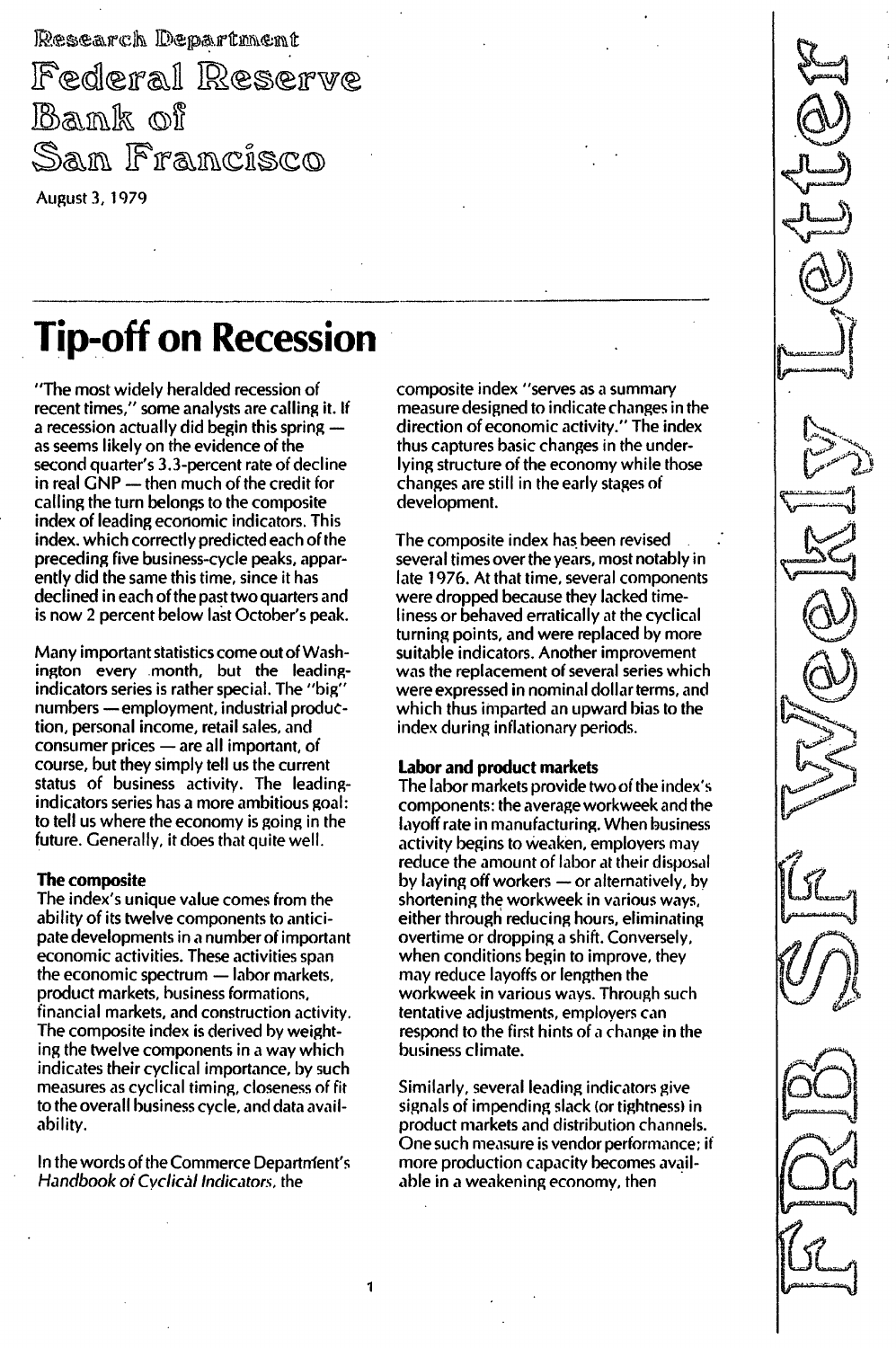Research Department

Federal Reserve Bank of San Francisco

Opinions expressed in this newsletter do not necessarily reflect the views of the management of the Federal Reserve Bank of San Francisco, nor of the Board of Governors of the Federal Reserve System.

suppliers can provide faster deliverv, and vice versa. New orders provide another important clue to cyclical change, since business firms will cut back on orders if they find their stock of inventories rising relative to sales, or vice versa. Sensitive commodity prices are yet another measure of easing or tightness in markets; in particular, they provide a good indicator of shifts in strongly competitive international markets.

#### Other components

Business planning for the future affects the composite index in other ways as well. If the outlook is cloudy, business people will have doubts about the wisdom of starting new enterprises, and net business formations will decline. On the eve of recession, firms will reduce or eliminate their contracts for new plant and equipment. The stock-market index is in this category also, because current stock prices reflect the expected future flow of earnings from assets.

The composite index includes two financial series  $-$  changes in the real ( $M_2$ ) money supply, and changes in total liquid assets. In an impending downturn, individuals will tend to restrain spending if their stocks of money and liquid assets are below desired levels, and vice versa.

Other indicators refer to impending developments in household spending, such as new housing permit activity and manufacturers' orders for consumer goods and materials. Still, these and other indicators do not show transactions with the ultimate owner or consumer. Indeed, that point reflects the basic purpose of the leading indicators - to detect underlying trends in various sectors of the economy before they show up in final markets. The twelve leading series generally reflect changes in the early stages of production, which are affected by business firms' expectations about the future as well as the feedback from the present state of the market.

### Do leaders really lead?

The composite index of leading economic indicators led the turn at every businesscycle change in the past quarter-century. The index turned down anywhere from one

## Components of Index

- 1. Average workweek of production workers in manufacturing
- 2. Index of net business formations
- 1. Index of stock prices (500 stocks)
- 4. Index of new private housing permits
- 5. Layoff rate in manufacturing (inverted)
- 6. New orders for consumer goods and materials (constant dollars)
- 7. New plant-equipment contracts and orders (constant dollars)
- 8. Net change in inventories, on hand and on order (constant dollars)
- 9. Percent change in wholesale prices of crude non-food materials
- 10. Percent of companies reporting slower deliveries from vendors
- 1 1. Money supply, M2 (constant dollars)
- 12. Percent change in total liquid assets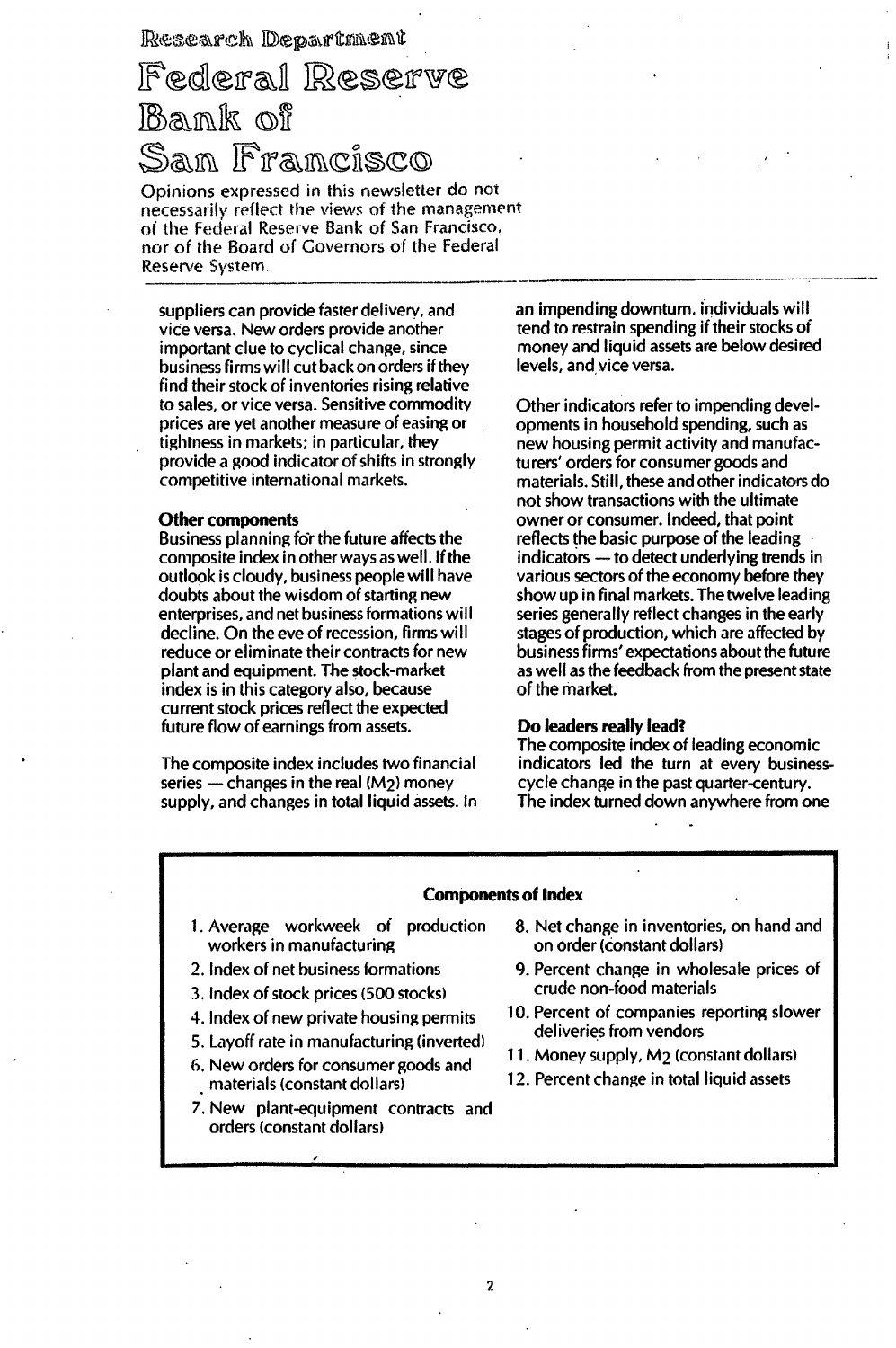to eight months before the cyclical peak, and it turned up anywhere from one to six months before the cyclical trough. On the average, it led the peak by four months, and led the trough by three months. Those figures were computed by using the rule-ofthumb that three months' movement in a new direction constitutes a new trend - a rule violated in the present instance, where the composite index dropped for two quarters in a row, but not for any three consecutive months.

Unfortunately, the composite index not only predicted the last six recessions but also predicted six recessions that didn't happen. The index seems to share that characteristic with the stock market, of which it has been said that it predicted "nine of the last five postwar recessions." The composite has had a much better performance anticipating

cyclical upturns, without this tendency for making false predictions.

False signals of recession generally have developed about midway in economic expansions, on those occasions when the economy tends to become sluggish for a period of months. The most obvious case occurred in 1 966, when the composite index declined 5 percent from February to December, as a number of incipient weaknesses developed in the economy. (Actually, 1 966 may not have been much of an exception, because that sluggish year just missed being declared a recession year.) Since the index gives off such frequent signals of impending recession, perhaps the net is drawn too fine. But if the statistical net were coarser, the leading series might miss the warnings of slowdown and might create some unpleasant surprises for us.

Herbert Runyon